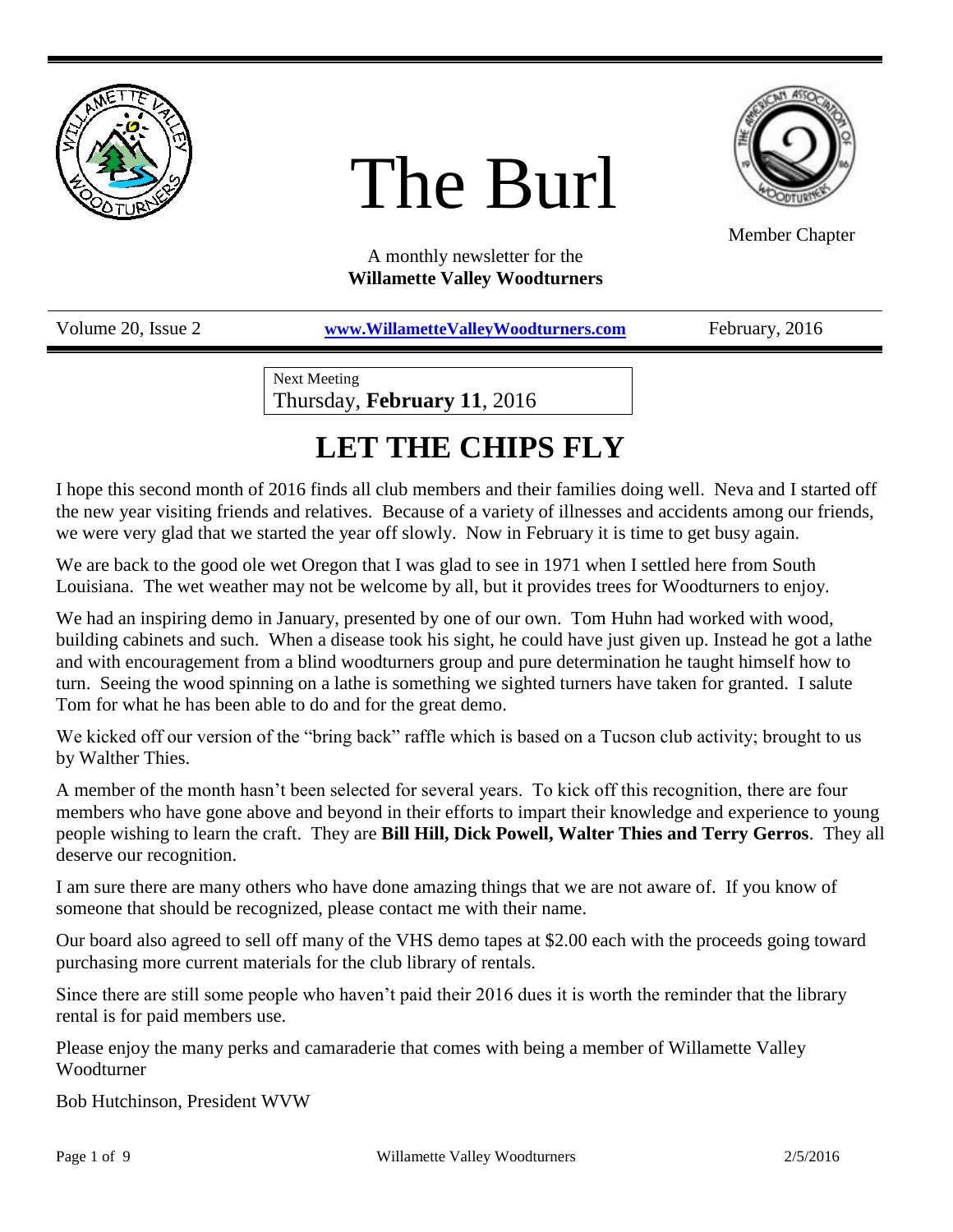### **February 11th Demonstrator: Ashley Harwood,** South Carolina

Fine Finials

Bio:

Ashley Harwood currently lives in Charleston, SC, where she sells her work and demonstrates woodturning weekly at the Charleston Farmer's Market. She teaches woodturning at her studio in Charleston and has demonstrated in a number of professional venues throughout the US and abroad, as far away as Australia. She received a BFA from Carnegie Mellon with a focus in sculpture and installation, and her design aesthetic is heavily influenced by her background in glassblowing. Ashley's works are completed entirely on the lathe, without carving, texturing, or burning. She uses simple, classic forms along with distinctive design elements that result in an approachable body of work with a high level of craftsmanship. Primarily, she makes utilitarian bowls, ornaments, and jewelry. Her teaching has a strong focus on tool control and sharpening.

\_\_\_\_\_\_\_\_\_\_\_\_\_\_\_\_\_\_\_\_\_\_\_\_\_\_\_\_\_\_\_\_\_\_\_\_\_\_\_\_\_\_\_\_\_\_\_\_\_\_\_\_\_\_\_\_\_\_\_\_\_\_\_\_\_\_\_\_\_\_\_\_\_\_\_\_\_\_\_\_\_\_\_\_\_\_\_\_

Ashley's evening demo will be on turning fine finials, followed by a one day finial class (Friday) and a two day, combined finial and bowl class (Saturday/Sunday).



### FINE SPINDLE TURNING DEMO

"For this demonstration, I will show how I turn and assemble a sea urchin ornament with a fine ebony spindle. I begin by demonstrating all of the fundamental cuts of spindle turning on a larger piece of wood. I break down the actions of each hand and the way that my tool cuts in order to achieve a finish ready for 180 grit straight off of the tool. Next, I turn a fine ebony spindle using a half inch bowl gouge, a ¼ inch detail gouge, and a vortex tool." - Ashley

### **March 10th Demonstrator: Dan Tilden,** Ashland, OR

#### Topic TBD

Bio: Fine woodworking is my passion. Using the natural features from the tree, I turn hollow vessels, pots, and bowls on a wood lathe to create an elegant shape while keeping the piece in the most natural state possible. Using a natural edge opening, drying wet wood to warp and move, and using a knot or void in the shape adds character to the piece and lets the piece "speak for itself". What some woodworkers may consider a flaw in the wood, I use to my advantage.

**Apr 14 Demonstrator: Walter Thies**

- **May 12 Demonstrator: Lloyd Johnson -** Segmented work
- **Jun 9 Demonstrator: Phil Lapp**
- **Jul 14 Demonstrator: Eric Löfström** with a Workshop to follow
- **Aug 11 Demonstrator: Kathleen Duncan -** Piercing
- **Sep 8 Demonstrator: Open**
- **Oct 13 Demonstrator: Open**
- **Nov 10 Club auction!!!!**
- **Dec 8 Demonstrator: Open**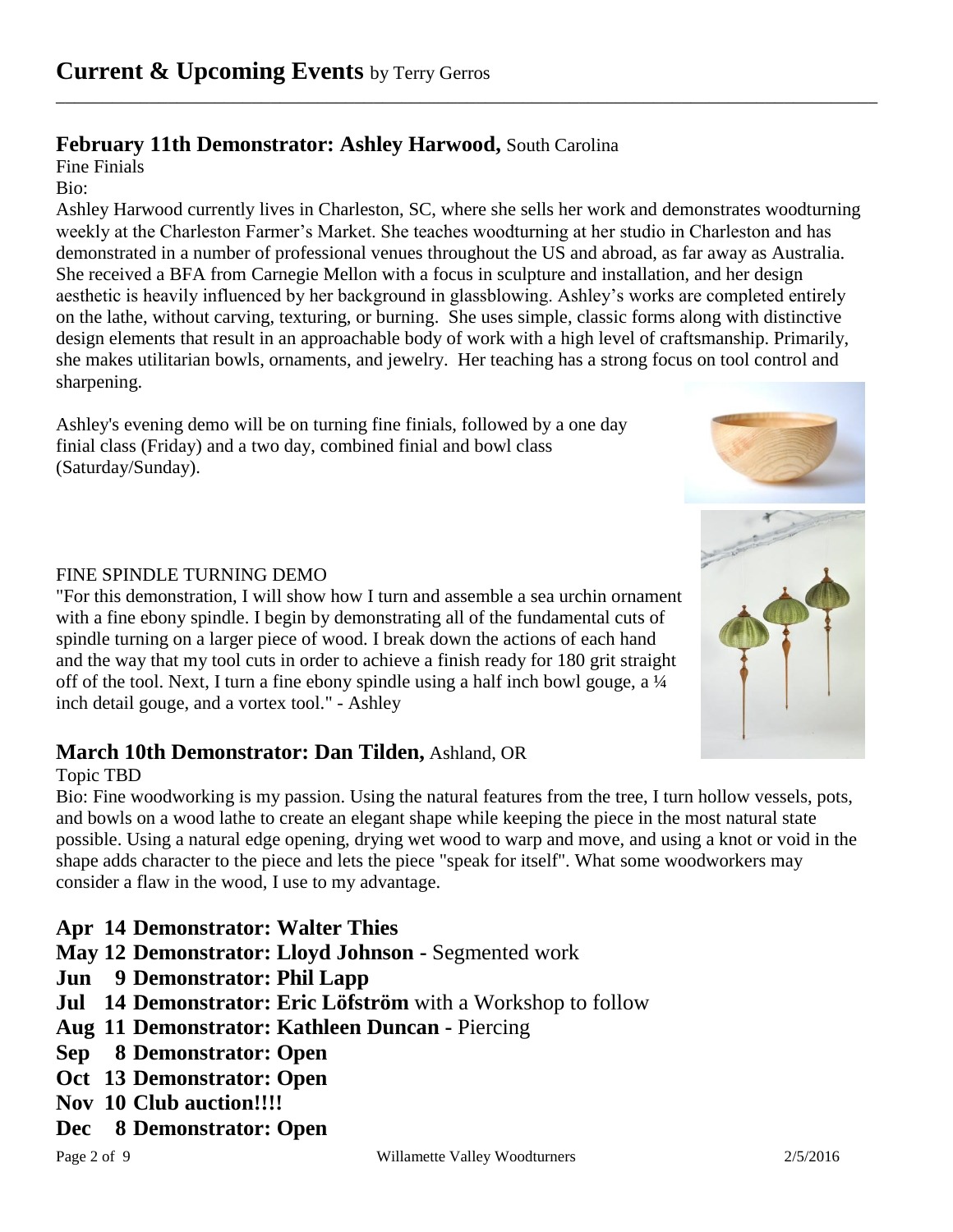### **Sawdust Sessions**



### **January was Goblets**

Look at these happy faces! Lead by Bruce Stangeby we learned how to turn goblets at our January Sawdust Session. Top left is Bruce showing us the ropes, top right is the very determined Gary Dahrens with Bob Thompson and Henrik Åberg happily showing their creations at the bottom.

**February: No sawdust session** due to the Ashley Harwood's workshop.

**March:** TBD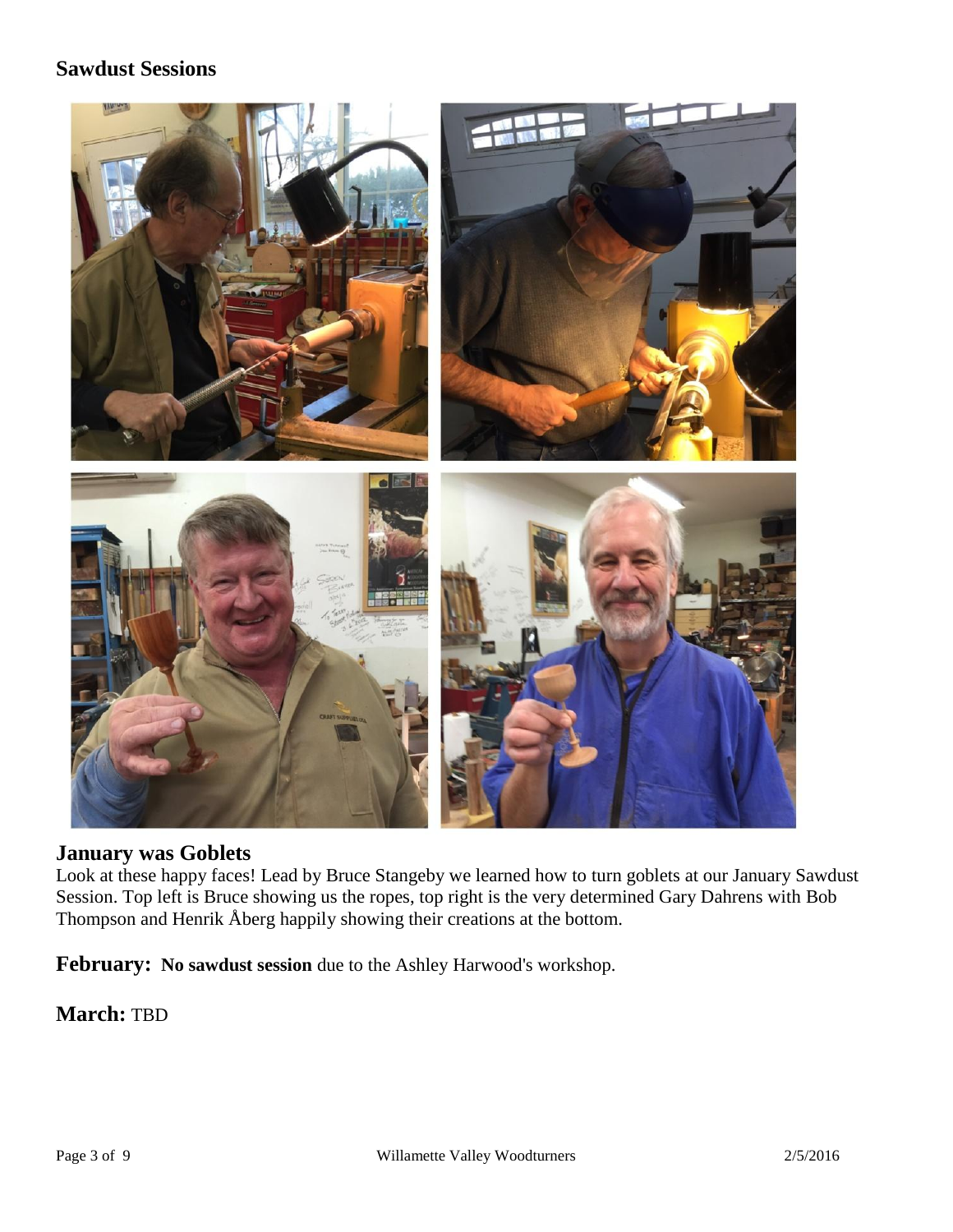### **The Longworth chuck** by Dick Powell

For the instant gallery at January's WVW meeting, I (a) brought a modified Longworth chuck. A number of people asked how it was made and thought it was pretty complex it's not!). Several years ago, I (b) submitted an article to *American Woodturner*, describing how to precisely find the thickness of a bowl's bottom (June 2012, vol. 27, no. 3, pgs. 32-33). This Longworth chuck modification allows me to easily find the thickness of a bowl's bottom.

Cole jaws or jumbo jaws are commonly used to reverse-turn the foot on a bowl. However, this requires (1) removing all 8 screws to the scroll chuck's jaws, (2) attaching the Cole jaws with those 8 screws, (3) repositioning another 8 screws for the Cole jaw's buttons, and, when finished, (4) reversing that whole process – a real chore. A Longworth chuck seemed like the answer – simply remove the scroll chuck and attach the Longworth chuck. The chuck almost does the rest!

The internet has quite a few plans and videos for making a chuck; the one I used was <http://www.woodworkersguide.com/2010/10/17/how-to-make-a-longworth-chuck/> and found it fairly easy to use.

The Longworth chuck can be mounted to a dedicated face plate. Alternatively, I (step 1) turned a block of wood to fit my scroll chuck and glued this block more or less centered to the back side of the Longworth chuck's back plate. I then (step 2) screwed the front and back plates together and turned both plates simultaneously, ensuring both plates were perfectly centered/balanced. Lastly, (step 3) I made the Longworth chuck. Now, my new Longworth chuck fits onto my scroll chuck and I no longer have to bother removing the scroll chuck!

However, it still left the problem knowing exactly how thick the bowl's bottom was. Thinking back to that *Am. Woodturner* article, I modified (step 4) the Longworth chuck slightly.

Rather than attach the plates with a  $\frac{1}{4}$  inch bolt, I bored a  $2\frac{1}{2}$  inch hole in the Longworth chuck's front plate (photo #2). Prior to boring the hole, I screwed the two plates back together (exactly as they were in step 2, above) so that hole in the front plate would be perfectly centered. After removing the front plate, I glued an over-sized piece of MDF that was more or less centered on the back plate; this was then turned (photo #1) to precisely fit the hole bored in the front plate (photo #2). The size of the hole is not terribly important so long as the front plate is a snug fit on the back plate and spins freely. [In retrospect, this should have been done as step #3 with the actual making of the Longworth chuck as step #4.]

(After taking the photos, I decided to add screws through the part glued onto the back plate, the back plate, and the scroll chuck's wood block – I didn't trust the glue!)

After that, I simply bored a hole through the whole works so that my  $\frac{1}{2}$  inch dowel could be inserted through the headstock, scroll chuck, and the Longworth chuck (photo #3). I can now precisely determine the bowl's depth just as I would with my scroll chuck or Cole jaws (photo #4). It is virtually foolproof!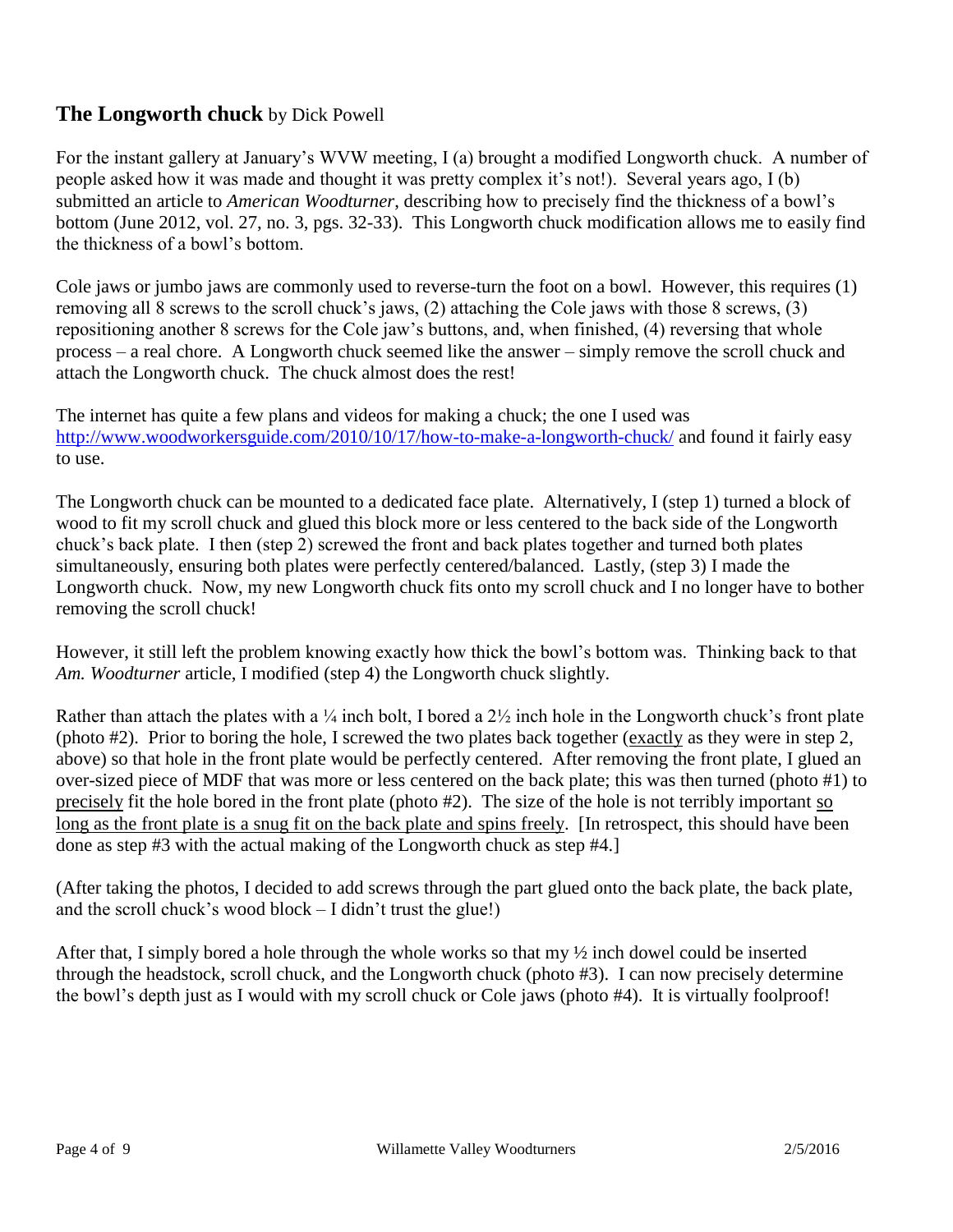



#3 – completed Longworth chuck with the  $\frac{1}{2}$  inch measuring dowel inserted



#1 – completed back plate #2 – front plate ready to attach



#4 –ready to measure a bowl's bottom thickness (clamped to the lathe, the end of the wood block is on the same plane as the bottom inside the bowl – see the drawing below)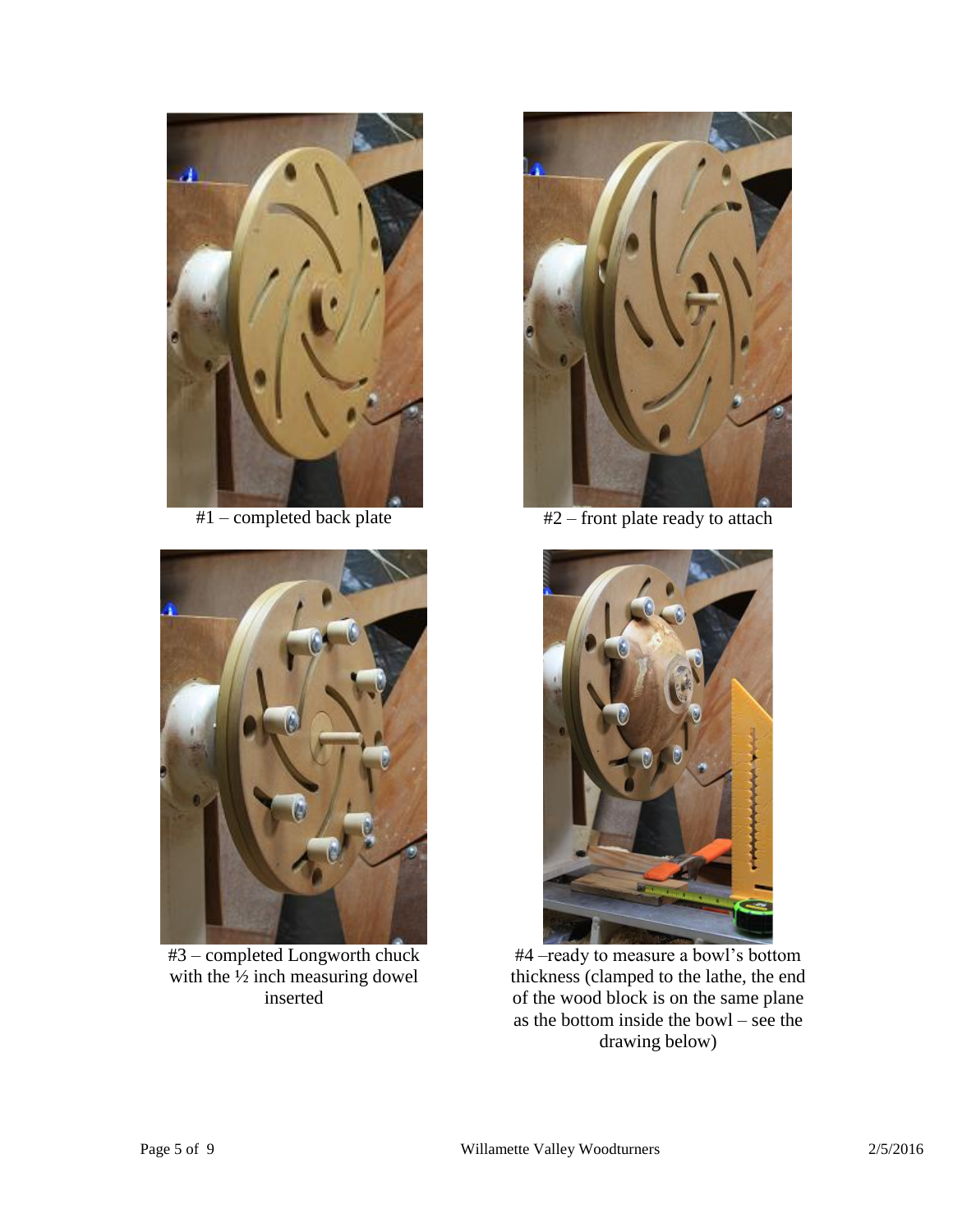### **Finding the Thickness of a Bowl's Foot When Using Longworth Chuck**



### **Tips and Tricks** from Steven Russell

Submitted by Bruce Stangeby

### **Benefits Of Using Micro Turning Tools**

Micro tools by their very nature are small in size, with very small bevels and short handles. This allows you to get into some really tight areas with ease and execute certain tasks that would be difficult, if not impossible with other (larger) tools. The micro bevels take a very light cut, allowing you to achieve near glass-smooth surfaces right off the gouge. As we all know, if you have to do a lot of sanding on fine detail you will probably destroy it, or radically change the exterior profile. Having the ability to get such a smooth surface off the gouge is invaluable, because your crisp detail stays intact and only requires the lightest of sanding protocols to prepare it for finishing.

\_\_\_\_\_\_\_\_\_\_\_\_\_\_\_\_\_\_\_\_\_\_\_\_\_\_\_\_\_\_\_\_\_\_\_\_\_\_\_\_\_\_\_\_\_\_\_\_\_\_\_\_\_\_\_\_\_\_\_\_\_\_\_\_\_\_\_\_\_\_\_\_\_\_\_\_\_\_\_\_\_\_\_\_\_\_\_\_

But the versatility of micro tools does not end there, they are true multi-purpose tools that can be used for numerous tasks on the lathe. I also use my micro turning tools for creating dovetails on the bottom of faceplate projects, turning pens and bottle stoppers, beads and coves on larger projects, gullet definition on beads, backcuts on floating beads, finesse cuts near adjacent design elements, detail and finishing cuts on boxes and lots more.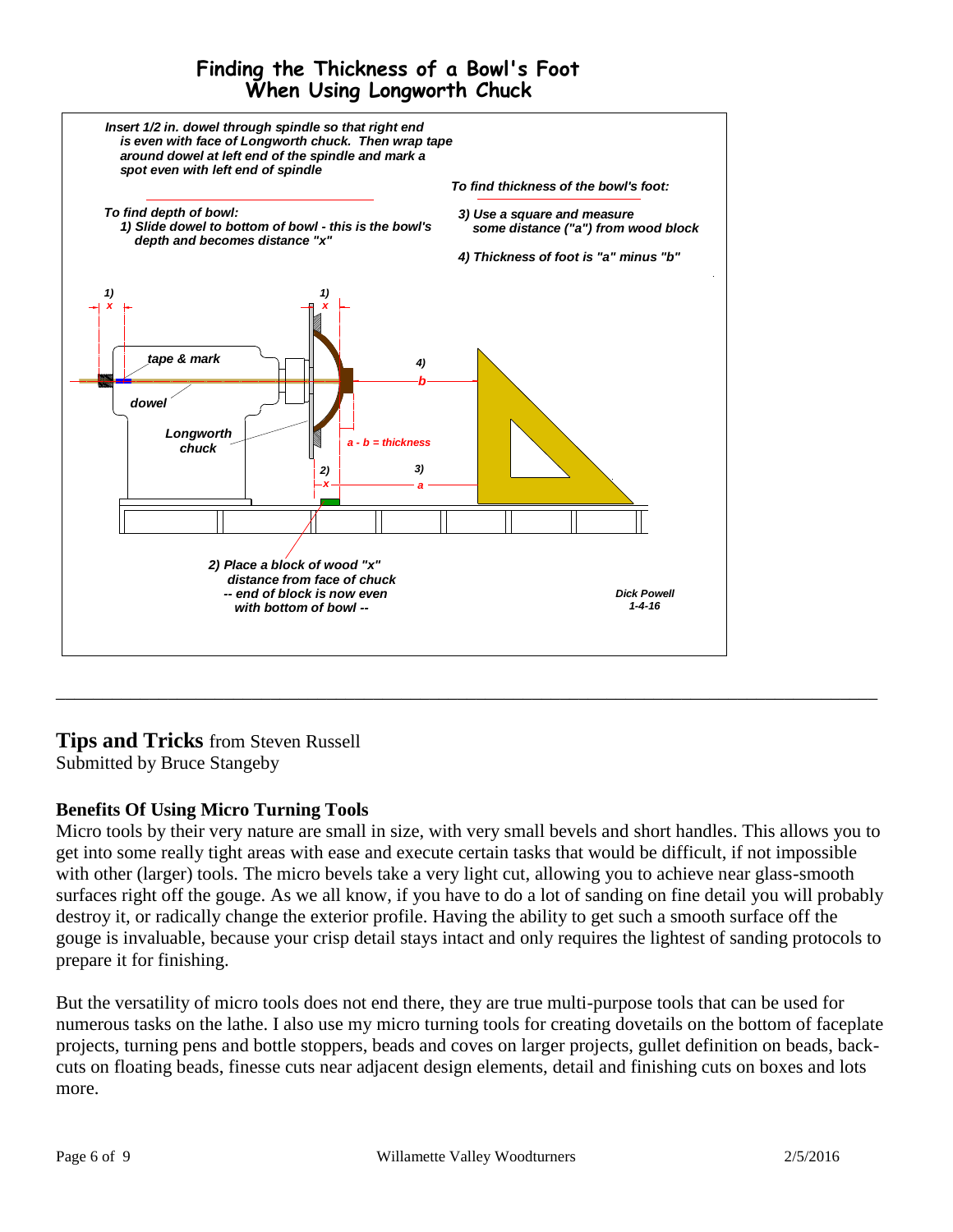### **Club Business**

\_\_\_\_\_\_\_\_\_\_\_\_\_\_\_\_\_\_\_\_\_\_\_\_\_\_\_\_\_\_\_\_\_\_\_\_\_\_\_\_\_\_\_\_\_\_\_\_\_\_\_\_\_\_\_\_\_\_\_\_\_\_\_\_\_\_\_\_\_\_\_\_\_\_\_\_\_\_\_\_\_\_\_\_\_\_\_\_

| <b>January Treasurer's Report</b> |             |                               |          |
|-----------------------------------|-------------|-------------------------------|----------|
| By Henrik Åberg, Treasurer        |             |                               |          |
| <b>Beginning Balance</b>          | \$9,869.78  |                               |          |
| <b>January Income</b>             |             | <b>January Expenses</b>       |          |
| Raffle                            | \$99.00     | PayPal fees                   | \$2.64   |
| Retail Item Sales                 | \$119.00    | Shop fees                     | \$100.00 |
| Memberships $(12*\$35)$           | \$420.00    | Raffle Ticket Roll Purchase   | \$10.99  |
| <b>Total January Income</b>       | \$638.00    | <b>Total January Expenses</b> | \$113.63 |
| <b>Ending Balance</b>             | \$10,394.15 |                               |          |

### **Membership Report**



By Henrik Åberg

We have seven new members in 2016: The club would have **113** members (if everyone pays their dues).

\_\_\_\_\_\_\_\_\_\_\_\_\_\_\_\_\_\_\_\_\_\_\_\_\_\_\_\_\_\_\_\_\_\_\_\_\_\_\_\_\_\_\_\_\_\_\_\_\_\_\_\_\_\_\_\_\_\_\_\_\_\_\_\_\_\_\_\_\_\_\_\_\_\_\_\_\_\_\_\_\_\_\_\_\_\_\_\_



**85%** of the members have paid their **2016** dues at the time of press BUT we **should to be at 100%.**

### **The Editor's Corner**

By Henrik Åberg, Burl editor

Please help improve the Burl experience for all club members by submitting your own contribution. We need more contributions for "**What's on my Lathe?", "Tip of The Month", "Joke of the month"** and more.

\_\_\_\_\_\_\_\_\_\_\_\_\_\_\_\_\_\_\_\_\_\_\_\_\_\_\_\_\_\_\_\_\_\_\_\_\_\_\_\_\_\_\_\_\_\_\_\_\_\_\_\_\_\_\_\_\_\_\_\_\_\_\_\_\_\_\_\_\_\_\_\_\_\_\_\_\_\_\_\_\_\_\_\_\_\_\_\_

**A maximum of two gift certificates per month are given out to the best Burl contributions**!

This month's gift certificates go to **Dick Powell and Bruce Stangeby.** Thank you!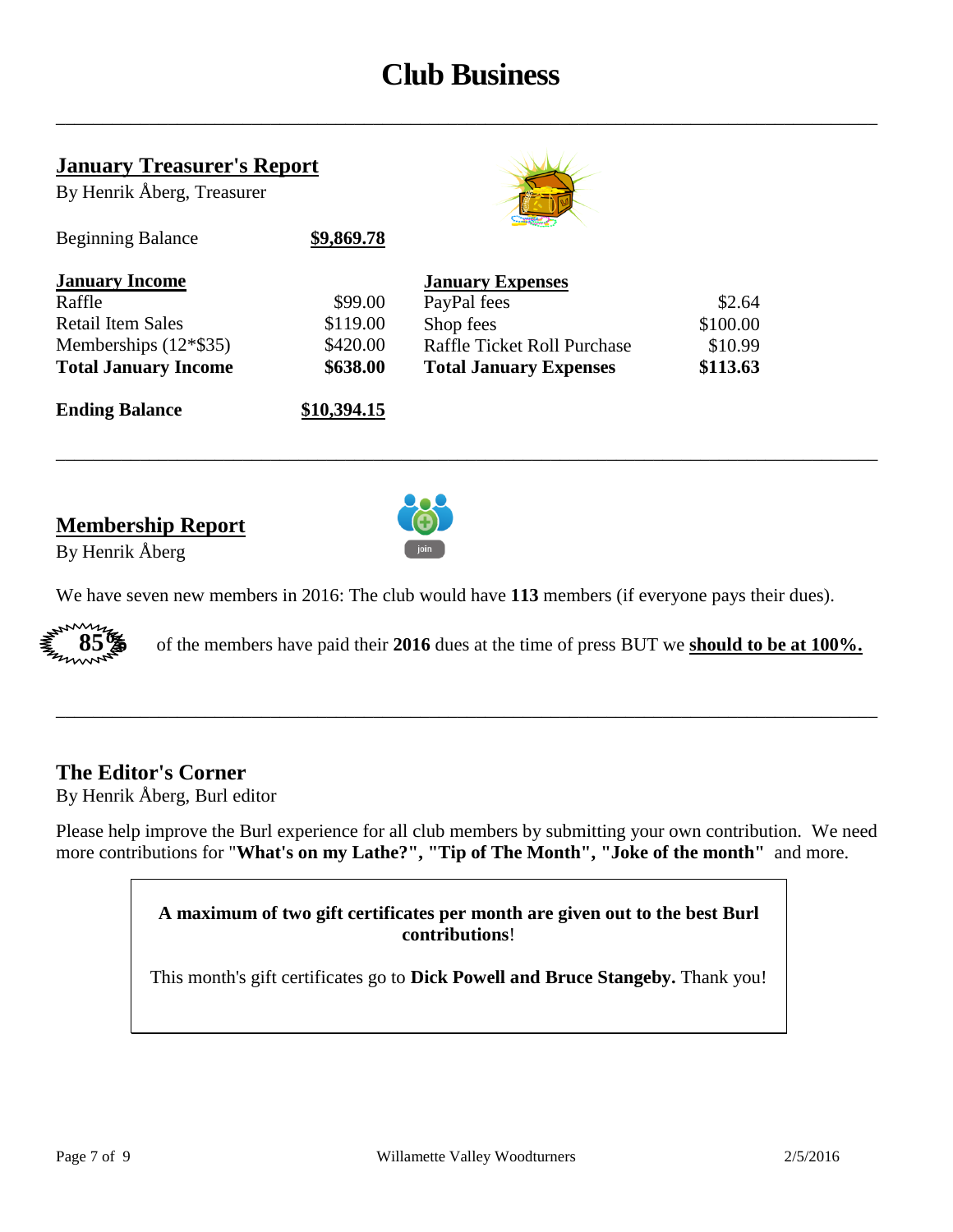## Membership Rewards

### **Library**

A friendly reminder to members with books and /or videos checked out from the library. Please return them at this next meeting.

### **Wood Gathering**

Sign-up sheets will be available to indicate your availability to help with wood gathering. Anyone who learns of a tree or log that is available to the club should notify Jerry Lelack, (503) 510-1577 or Bob Hutchinson, (503) 508-3279. The intent is to gather wood, process it to usable pieces, store it at the home of Terry Gerros, and then make it available to members. Terry can be reached at (503) 580-5013.

### **From Terry Gerros**

I am a distributor for Stick Fast CA glue, Sharpfast Sharpening systems, the Holdfast vacuum chucking system and Saburrtooth Carving bits. If you have an interest in these products, give me a call or send me an [email](mailto:gerrost@yahoo.com) for details.

### **Supplies**

The club purchases a few supplies in bulk and sells it to members at club cost. We routinely have superglue (\$5), black or brown superglue (\$10) accelerator (\$6) and Anchorseal (\$11/gal). The club has a small supply of half round protractors (\$6) used to measure the angle ground on a tool, and depth gauges (\$5). HSS Round Tool Bits rods (1/4" x 8") are also available (\$3). Henrik Åberg will have the resale items available at the meetings, except for Anchorseal which is available through [Jeff Zens.](mailto:jszens@custombuiltfurniture.com)

### **Club Member Discounts**

- **Craft Supply**: The club's order will be going out on the Monday following our Club Meeting if our order equals or exceeds \$1,000. Craft Supply gives us a 10% discount plus free shipping on all items, and occasional additional discounts on certain other items and quantity purchases. If you order from the sales items, you will receive the club discount in addition to the sale discount, making many items available at very attractive prices. For detailed instruction for ordering see the article in the [November](http://www.willamettevalleywoodturners.com/newsletters/2015_11_WVW_Newsletter.pdf) 2015 Burl. Questions? See [jeffzens@custombuiltfurniture.com.](mailto:jeffzens@custombuiltfurniture.com.)
- Club members are registered with **Klingspor's Woodworking Shop** at [www.woodworkingshop.com](http://www.woodworkingshop.com/)  or 800-228-0000, they have your name and will give you a 10% discount.
- If you show your club card at checkout time to the cashier at **Woodcraft** in Tigard they will give you a 10% discount (may not apply to some machinery).
- **Exotic Wood** is offering a discount of 15% off any orders placed at: [www.exoticwoodsusa.com.](http://www.exoticwoodsusa.com/) (This includes sale items and free shipping on orders over \$300). Use promo code ewusaAAW
- **Gilmer Wood** now offers our club a 10% discount on purchases made there. If you haven't been to Gilmer's, it is well worth the trip to Portland, if only to make your mouth water and make you cry if you leave empty handed.
- **North Wood Figured Wood** can be viewed at North Woods Figured Wood. Here's our website [www.nwfiguredwoods.com.](http://www.nwfiguredwoods.com/) Please take a look! We're happy to offer you our courtesy 15% discount. Anyone from our club can simply type in "WOODTURNERS" at check out to receive the sale price. No minimum purchase. We've got beautiful Big Leaf Maple, Black Locust, Madrone, White Oak, Ash, Elm and Yew.....turning blanks, slabs, burls and lumber.